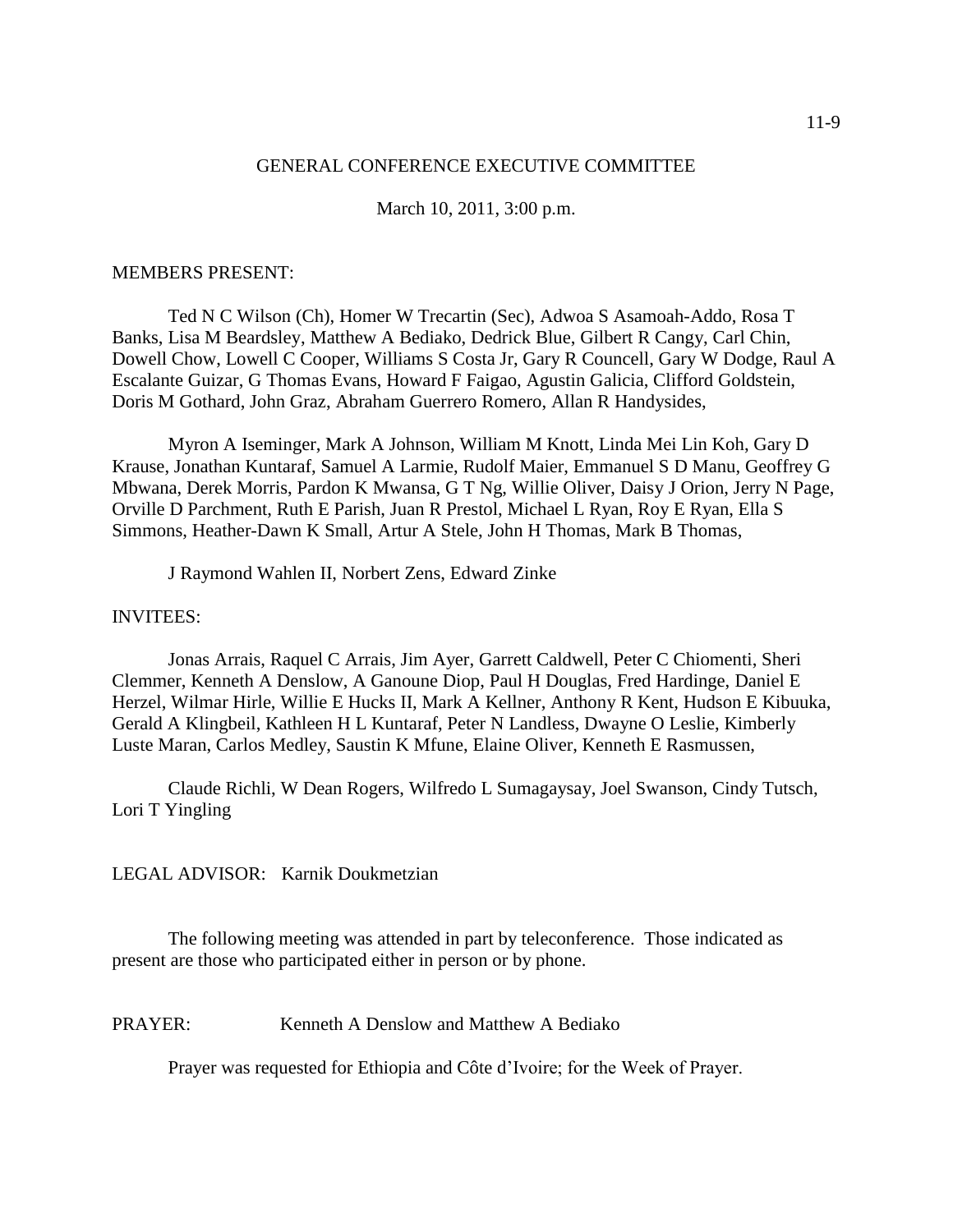11-10 March 10, 2011 - GCC

# SSD/GCC to GTN

## FERRER, SERGIE B, TREASURER, SOUTHERN ASIA-PACIFIC DIVISION— ELECTION

VOTED, To elect Sergie B Ferrer as Treasurer of the Southern Asia-Pacific Division.

# TED/TRE/GCC to JRP

# DANISH UNION OF CHURCHES CONFERENCE BORROWING VARIANCE TO GENERAL CONFERENCE *WORKING POLICY* S 45

VOTED, To grant the Danish Union of Churches Conference a variance on General *Working Policy* S 45, Borrowing of Funds from Church Members, to allow them to accept the offer of their members to loan them money at a lower interest rate than they are currently paying in order to retire the obligation to NORDEA Insurance Company relative to funding the sustentation liabilities of the Union. This variance is made at the request of the Danish Union of Churches Conference constituency through the Trans-European Division.

TRE/GCC to JRP

# GASOLINE COSTS AND TELECOMMUTING

The General Conference will continue monitoring gasoline prices relating to mileage rates. Human Resource Services is considering telecommuting ideas.

TRE/GCC to JRP

## GENERAL CONFERENCE BUDGET PROCESS

Juan R Prestol gave an overview of the General Conference budget process.

PRAYER: Gary W Dodge and Dwayne O Leslie

Prayer was requested for the Loma Linda University and Oakwood University constituencies coming up; for the Review and Herald Publishing Association; for Côte d'Ivore, eastern Ethiopia, and the Middle East; for the departmental advisories.